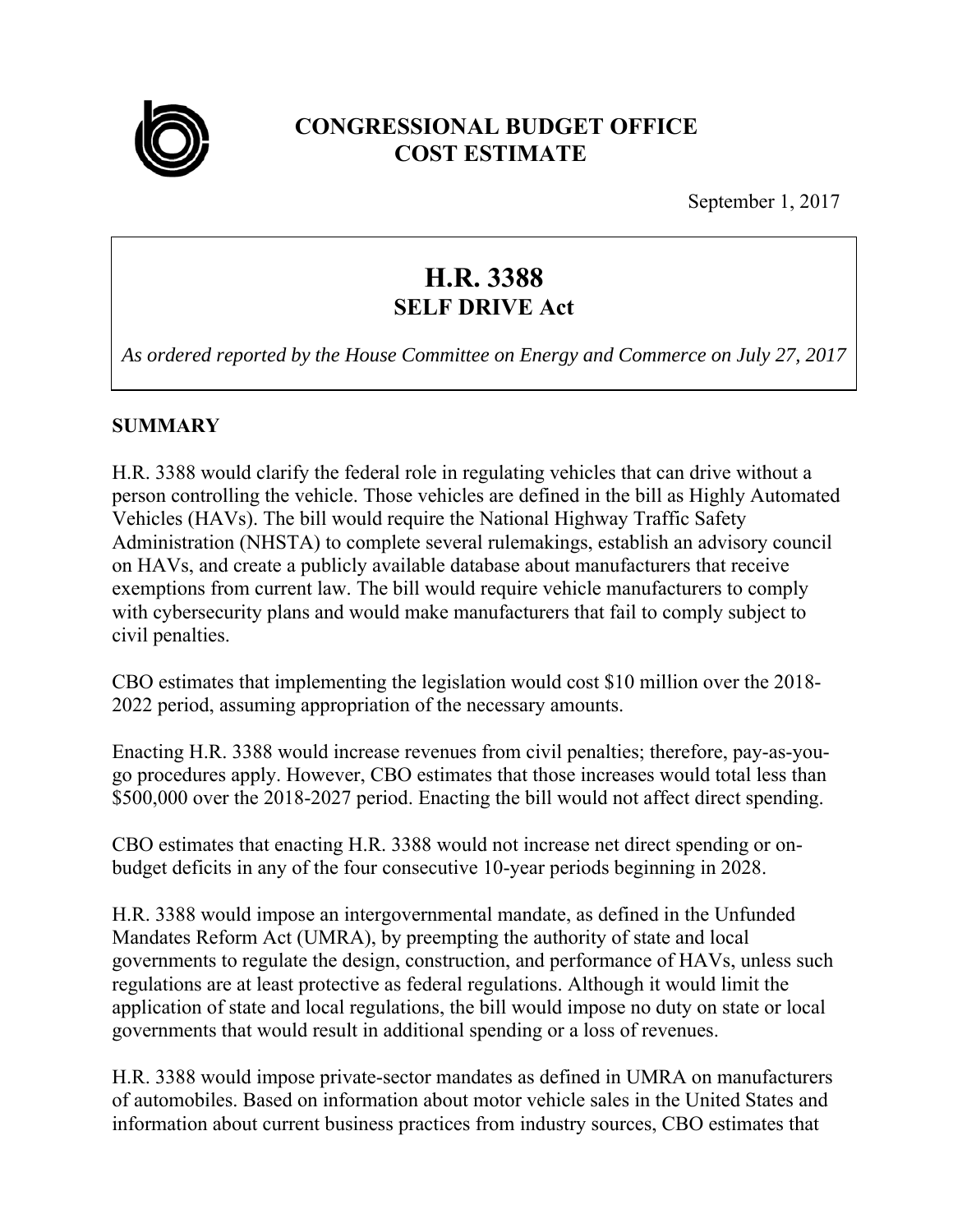the cost of complying with those mandates would exceed the annual threshold established in UMRA (\$156 million in 2017, adjusted annually for inflation).

## **ESTIMATED COST TO THE FEDERAL GOVERNMENT**

The estimated budgetary effect of H.R. 3388 is shown in the following table. The costs of this legislation fall within budget function 400 (transportation).

|                                                                  | By Fiscal Year, in Millions of Dollars                |      |                     |                |        |      |                  |
|------------------------------------------------------------------|-------------------------------------------------------|------|---------------------|----------------|--------|------|------------------|
|                                                                  | 2017                                                  | 2018 | 2019                | 2020           | 2021   | 2022 | $2017 -$<br>2022 |
|                                                                  | <b>INCREASES IN SPENDING SUBJECT TO APPROPRIATION</b> |      |                     |                |        |      |                  |
| <b>Estimated Authorization Level</b><br><b>Estimated Outlays</b> | $\mathbf{0}$<br>$\theta$                              |      | 2<br>$\mathfrak{D}$ | $\mathfrak{D}$ | 2<br>2 | 3    | 10<br>10         |

## **BASIS OF ESTIMATE**

For this estimate, CBO assumes that the legislation will be enacted near the beginning of fiscal year 2018, that the necessary amounts will be appropriated each year, and that spending will follow historical patterns for similar activities.

H.R. 3388 would require NHTSA to complete several rulemakings regarding standards and testing of HAVs, establish an advisory council on HAVs, and create a publicly available database about manufacturers that receive exemptions from current law.

Based on an analysis of information from NHTSA, CBO estimates that the rulemakings would require the agency to hire about 12 new people. CBO expects that about half of those people would be hired in 2018 and the rest in 2019. Based on the average wages and compensation for federal employees of NHTSA, CBO estimates that each additional person would cost about \$175,000 per year. As a result, enacting the rulemaking provisions would cost \$9 million over the 2018-2022 period.

Under the bill, NHTSA also would have to create a database of manufactures of HAVs that receive exemptions from current safety standards that apply to motor vehicles and make that information publically available. Based on information from the agency, CBO estimates that implementing this provision would cost about \$1 million over the 2018- 2022 period.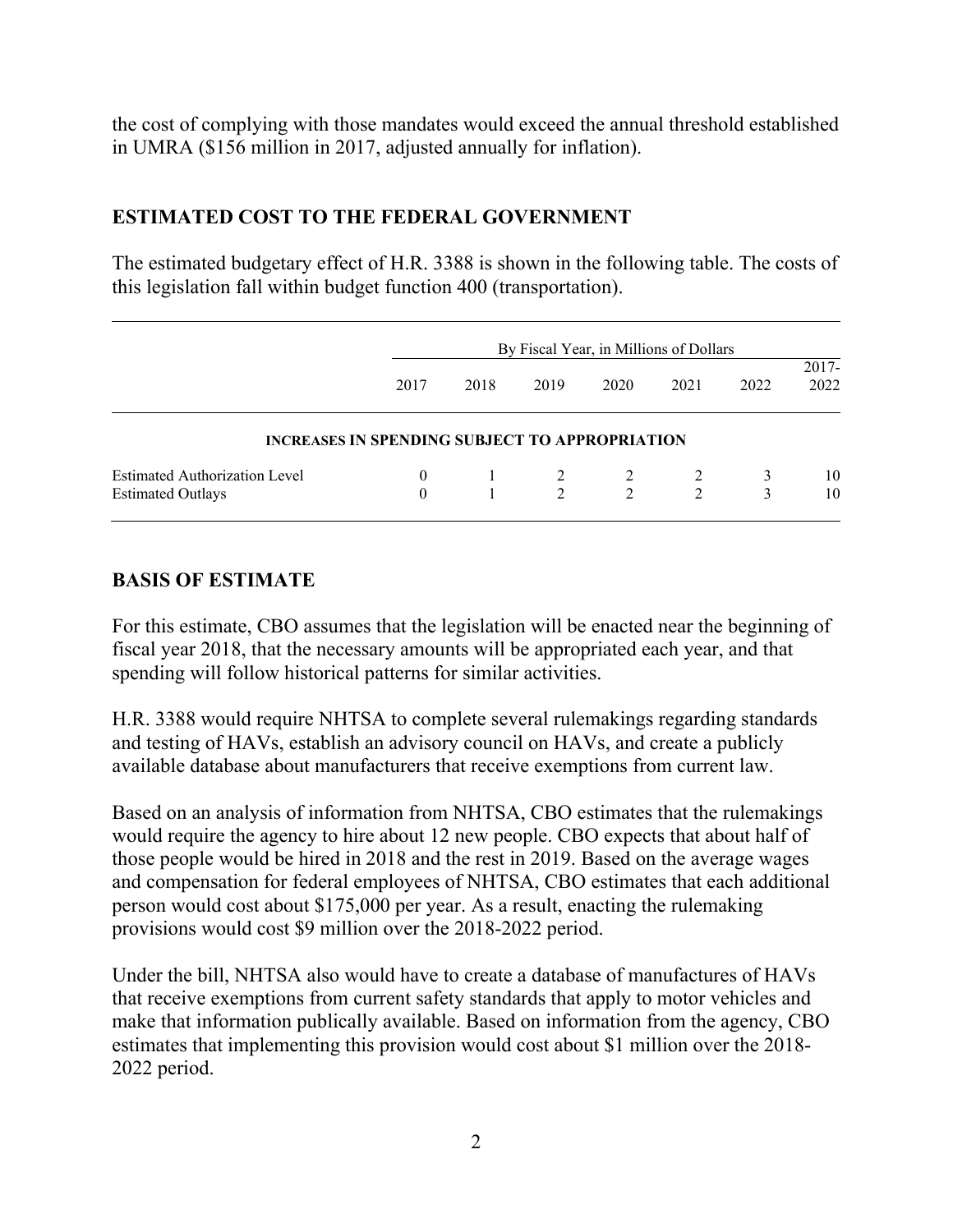## **PAY-AS-YOU-GO CONSIDERATIONS**:

The Statutory Pay-As-You-Go Act of 2010 establishes budget-reporting and enforcement procedures for legislation affecting direct spending or revenues. CBO estimates that enacting the bill would increase revenues over the 2017-2027 period by less than \$500,000. Enacting the bill would not affect direct spending.

## **INCREASE IN LONG-TERM DIRECT SPENDING AND DEFICITS**

CBO estimates that enacting H.R. 3388 would not increase net direct spending or on-budget deficits in any of the four consecutive 10-year periods beginning in 2028.

## **ESTIMATED IMPACT ON STATE, LOCAL, AND TRIBAL GOVERNMENTS**

H.R. 3388 would impose an intergovernmental mandate, as defined in UMRA, by preempting the authority of state and local governments to regulate the design, construction, and performance of HAVs, unless such regulations are at least protective as federal regulations. State and local governments are not currently regulating these aspects of HAVs. Although the bill would limit the application of state and local regulations, it would impose no duty on state or local governments that would result in additional spending or a loss of revenues.

# **ESTIMATED IMPACT ON THE PRIVATE SECTOR**

H.R. 3388 would impose private-sector mandates as defined in UMRA on manufacturers of automobiles. Specifically, the bill would require manufacturers to:

- Install an alarm system in all passenger vehicles that would alert drivers to check the rear seat of their vehicles after turning off the engine;
- Submit certifications to NHTSA that describe how safety issues are being addressed in HAVs;
- Prepare cybersecurity and privacy plans for HAVs; and
- Inform customers about the capabilities and limitations of HAVs in accordance with a future rulemaking.